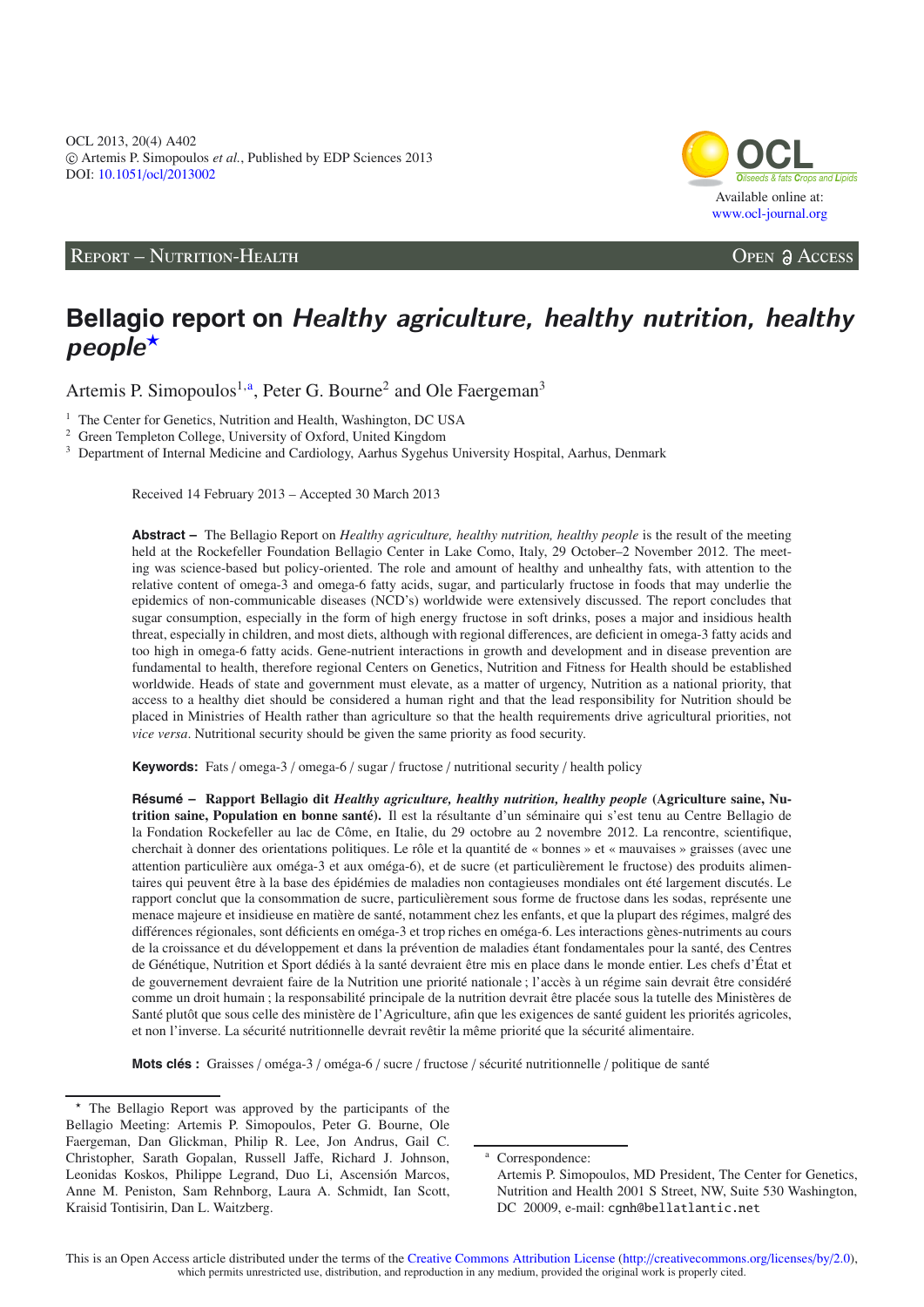## **Foreword**<sup>[1](#page-1-0)</sup>

The meeting on *Healthy agriculture, healthy nutrition, healthy people* took place at the Rockefeller Foundation Bellagio Center in Italy, October 30th–November 1st, 2012. The focus of the meeting was the Implementation of the action plan on healthy agriculture, healthy nutrition, healthy people, which had been developed at the meeting on Healthy Agriculture, healthy nutrition, healthy people, held at Ancient Olympia, Greece, October 5th–8th 2010.

The meeting in Bellagio was science-based but policyoriented. There were 19 participants from 9 countries, including distinguished physicians, nutritionists, agriculturists, economists, policy experts, lawyers, representatives of industry and representatives from United States Agency for International Development (USAID), Pan American Health Organization (PAHO), and the W.K. Kellogg Foundation. This international constellation of expertise provided a superb opportunity for in depth discussions of the most current scientific evidence on sustainable agriculture and nutrition security for health.

The meeting was sponsored by The Center for Genetics Nutrition and Health, The Rockefeller Foundation, Green Templeton College of the University of Oxford, W.K. Kellogg Foundation, Nutrilite Health Institute, Health Studies Collegium, Hellenic American University, and Hellenic American Union.

## **Introduction**

The group's broad, overall concerns were with human health, particularly child health, with societal economics, and with planetary ecosystems. Our lifestyles – including where we live, our activity levels, economic well-being and exposure to stress – all affect human health. We are also embedded in larger systems of agriculture, food cultures and food supply chains that can increase as well as decrease our chances of becoming and remaining healthy. At the same time that some children starve, others (sometimes in the same societies) are prone to obesity and other chronic diseases that stem from poor nutritional content of foods.

While many substances in the diet may affect health, the meeting focused primarily on those elements where the scientific evidence shows the link to be strongest and where the impact on the epidemic of non-communicable diseases (NCD) worldwide is greatest.

## <span id="page-1-0"></span>**1 Goals**

- 1. To develop strategies that would translate the current state of scientific knowledge on nutrition into specific interventions that will result in people eating healthier diets.
- 2. Agronomic, nutritional and medical sciences should not be subservient to business interests.

The meeting focused on the following issues:

1) Health-oriented agriculture is needed to tailor the food chain to eradicate critical deficiencies and imbalances (*e.g.* change animal feeds to balance the omega 6/omega 3 fatty acid ratio, decrease the excessive production of high fructose corn syrup (HFCS)).

- 2) Agronomic, nutritional and medical sciences should be independent of business interests.
- 3) Need for new forms of agriculture such as agroecology and urban agriculture.
- 4) Future dietary guidelines to be based on ecological (including climatological) as well as nutritional science.
- 5) Nutrition research should be the basis of food sciences research and not the reverse as it is now.

# **2 Novel aspects of the meeting**

Over the past 10 years there have been many reports on diet and chronic diseases, obesity, global health, and noncommunicable diseases (NCD's) issued by WHO-FAO, national governments, scientific institutions, medical associations and foundations. However, the novelty of this meeting was the emphasis on:

- 1. The vital role of political leadership in translating the current well-documented level of scientific knowledge into national and international policies that will change the composition of the food people consume.
- 2. The importance of specific nutrients such as the balance of omega 6 and omega 3 fatty acids in the diet and the excessive production and consumption of fructose and its detrimental effects on growth and development of children and the development of chronic diseases.
- 3. The importance of developing national food composition tables. To date, only a few countries have these data, and as a result FAO and WHO depend on data per capita consumption of major food groups for policy making.
- 4. The differences and similarities between more affluent countries and developing countries, and what needs to be done going forward that is practical, feasible, and sustainable.
- 5. The economic and political contexts in which meaningful actions affecting population nutrition must occur.
- 6. The role of genetics. Gene expression patterns and their frequencies differ geographically between populations and within populations, but the effect of genetic variants on disease is modified by environmental factors including diet. For example, the dietary intake of vegetable oils high in omega 6 fatty acids increases the risk for cardiovascular disease as a function of genetic variation in European populations and perhaps even more so in populations of African ancestry with genetic variants affecting rates of metabolism of omega 6 fatty acids due to their higher frequency. Gene/diet interactions should be considered in all studies relating diet to health and diseases such as diabetes, obesity, cardiovascular disease and African sleeping sickness. Recently the NIH and Wellcome Trust have joined forces to fund large-scale population studies by African researchers on African populations.

## **3 Meeting content**

One of the important issues included in all the presentations, given over three days, was the obstacles governments

Pr. Philippe Legrand, Agrocampus-INRA, Rennes.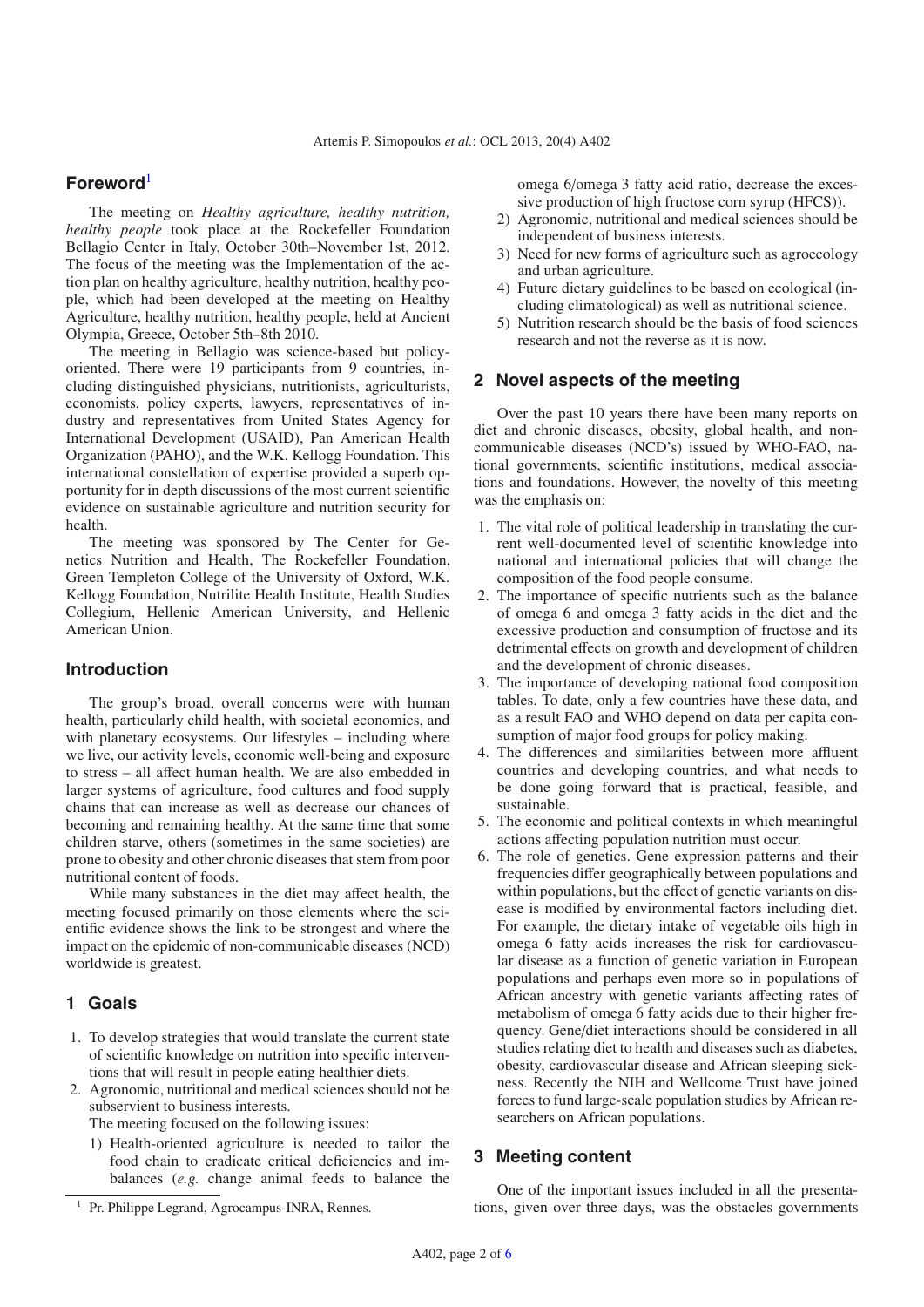face in implementing policies that would lead to optimal scientifically based diets for their populations. The sources of opposition to those policies was also discussed. Participants were asked to consider the complexities for government adoption of policy, including regional considerations, leadership issues (academic institutions, medical school education, industry, including agribusiness); management; economic issues (which was discussed in detail by Dr Ole Faergeman of Denmark); and nutritional determinants of health. Specific attention was also given to commercial considerations with attention to developing policies without unnecessary negative impact on the food industry. However, it was agreed government must not be influenced by industry to pursue policies contrary to the health and nutrition needs of its people.

# **4 Local initiatives to enlighten industry**

Two countries have initiated nutritional programs with demonstrable benefit on the nutrition and health of their peoples. In both instances a pre-condition for success was a high level of political commitment to assuring a strong food supply with optimal nutritional content. Dr. Dan L. Waitzberg (Brazil) gave a presentation of how Brazilian government policy, under presidential direction, has resulted in the "right to nutrition and food" for all of its citizens, and how this new policy has had an impact on the health of the Brazilian people. Similarly, Dr Kraisid Tontisirin (Thailand) provided an exciting presentation on how the nutrition, agriculture and health departments of the Thai government have worked together to develop nutritional policies based on consideration of all three disciplines.

## **5 Role of specific food groups**

One of the more hotly discussed topics was on the role of the nutritional content of foods. This included a discussion of the role of healthy and unhealthy fats, with attention to the relative content of omega 3 and omega 6 fatty acids in food by Dr Artemis P. Simopoulos (USA). In addition, Dr. Richard J. Johnson (USA) reviewed the evidence that the worldwide increase in added sugars containing fructose may underlie the epidemics of obesity and diabetes.

# **6 Conclusions**

## **6.1 General conclusions**

- Good health requires food of good quality. Access to optimal nutrition and health are fundamental human rights. They apply to us all, rich and poor, young and old.
- Malnutrition remains common. One in seven humans are malnourished because of poverty. The poor live in poor countries, but they also live in rich countries with major inequalities in wealth. The poor have little choice about what is available for them to eat. In contrast, the affluent suffer from overnutrition having a wide selection of foods with both poor and good nutritional content, but inadequate knowledge or government guidance to avoid a diet that impacts adversely on their health.
- Malnutrition is a societal issue, and it is a gigantic one. The last 30 years have seen a dramatic growth of economic and geopolitical power of emerging markets – Brazil, China, India, Indonesia, Mexico, Russia, South Africa – and the magnitude of the nutrition and health issues facing those countries will soon exceed that in wealthy countries. The issues include simultaneously both the continuously growing chronic non-communicable diseases of the affluent, and the infectious diseases of the poor. The dietary choices made by the affluent in these countries will have a steadily increasing negative impact on the health of their populations. There is an opportunity to prevent this.
- Malnutrition is also a function of what food we choose to produce, how we produce it, and whether and how we make it available to us all. Farmers, industrial agriculture and food processing and distribution profoundly affect ecosystems and climate, moreover, and they are major actors in our economic and financial systems. These players also directly determine the quality of the dietary options available.
- Good nutrition and malnutrition are understood by scientists, and they should have a key role in the adoption of good nutrition, ecology and agronomy policies by governments.
- Governments are influenced to varying degrees by corporate interests. The task of government leaders is to work out policies for food and nutrition with appropriate respect to culture and agricultural tradition, as well as the food industry.
- Adding to the difficulties of formulating policy, the ivory tower of unadulterated university research no longer exists. The food industry including agriculture also performs research, it contributes to and influences research performed in universities, and it understandably exploits the results of research in choosing what to produce and bring to market. All of these various complexities continue to affect if not determine debates about nutrition and human health.
- Chronic non-communicable diseases such as atherosclerosis, type 2 diabetes, obesity, respiratory diseases, and certain cancers are common in rich countries and on the increase in countries on the way to affluence. All of these conditions are more or less determined by what we eat, and the debates about what to eat to avoid disease are almost countless. Some of them are nevertheless scientifically well informed by studies at many different levels of nutrition understanding.
- Well performed epidemiological studies have documented effects of micronutrients on health. Vitamin D is an example. Still other studies have been performed on the level of the three major sources of food energy: *carbohydrates, fats and proteins*. The following discussion is an attempt to exemplify aspects of this particular branch of nutrition research that are relevant for policy.
- Advancing science has provided convincing evidence that providing food solely based on calorie content is not enough to provide good health and nutrition. Rather, the choice of carbohydrates, fats, and proteins affect risk of disease. Even obesity is not a simple function of caloric intake. Increasing evidence, for example, suggests that large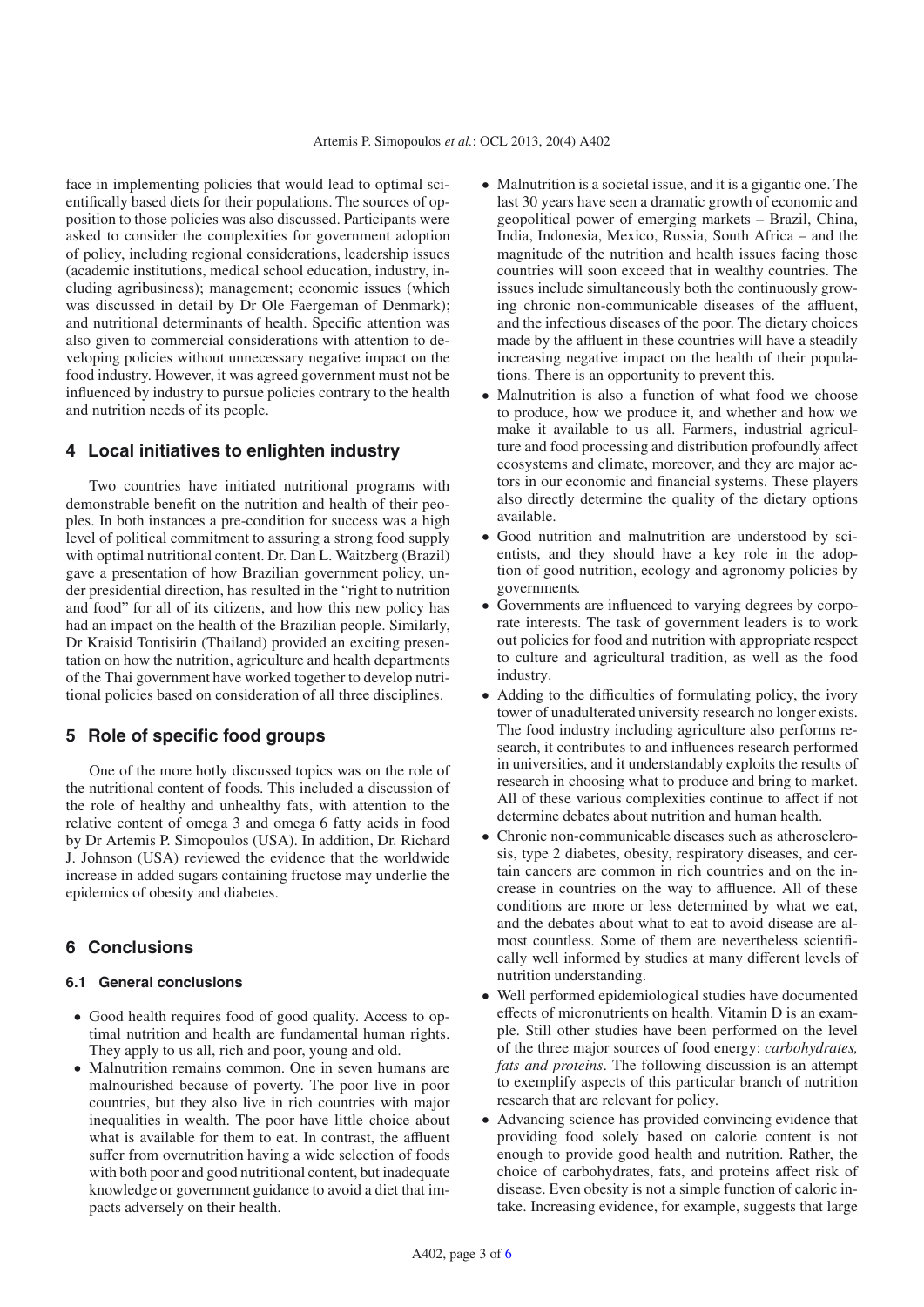amounts of a sugar such as fructose in processed foods and beverages may increase the risk for developing diabetes and liver disease. The adverse effects of excessive sugar consumption had been known for more than fifty years but we have failed to intervene appropriately.

## **6.2 Specific conclusions**

## Fructose from added sugars

- Fructose is a monosaccharide found in honey, ripened fruits and vegetables. Table sugar is sucrose, a disaccharide composed of fructose chemically coupled to glucose, another monosaccharide. Sources of fructose are sugar cane, sugar beets and corn. It is an effective and low-cost sweetener, and it is therefore extensively used in food and beverages (high-fructose corn syrup, HFCS). It does have a dependence producing effect making it hard for people to reduce or eliminate it from their diet.
- Intake of sugar and sweeteners containing fructose has increased markedly in many countries throughout the world. The U.S. National Health and Nutrition Examination Survey (NHANES), for example, reported that about 15% of Americans consume greater than 25% of their energy from added sugars. Annual intake of added sugars in the United States is approximately 35 kg/capita or about one sixth of food energy.
- There is increasing evidence from experimental and clinical studies that intake of added sugars not only increases the well-known risk of caries, but also risk of cardiovascular disease, non-alcoholic fatty liver disease, obesity, diabetes, and possibly even cancer. While some authorities, primarily those funded by the food industry, have argued that the high amounts of added sugars in food and beverages may contribute to health risks solely as a consequence of their caloric content, there is also mounting evidence that fructose may have a specific ability to cause fatty liver (which can progress to cirrhosis of the liver), high triglycerides in blood (which can contribute to cardiovascular disease), insulin resistance (leading to type 2 diabetes) and increased appetite (which obviously can lead to obesity). Obesity itself promotes cardiovascular disease, type 2 diabetes and certain cancers, moreover. Immoderate intake of added sugars, fructose in particular, may therefore increase health risks with important public health implications.

## Fatty acids

- Studies performed since the middle of the 20th century indicated that saturated fat increased, and polyunsaturated fat lowered, the risk of disease, cardiovascular disease in particular. That understanding encouraged farmers and the food industry to increase production of vegetable oils rich in polyunsaturated fats from soy, sunflower and, particularly in the United States, corn (maize).
- Fat in food is mainly fatty acids chemically coupled to glycerol. Fatty acids can be saturated with hydrogen. If not, they are more or less unsaturated. The polyunsaturated

fatty acids contribute importantly to average diets, but the balance of two kinds of polyunsaturated fatty acids in modern diets is quite different from that in diets during human evolution. Whereas the latter contained about one omega 3 fatty acid for every four omega 6 fatty acids, modern diets can contain as much as fifty to a hundred times more omega 6 than omega 3 polyunsaturated fatty acids. The evidence that this imbalance contributes to disease is now convincing, and governments should formulate policies for agriculture and food to affect costs and availability of various fatty acids to the general public so that the ratio of omega 6 to omega 3 fatty acids can once again approach that to which we are genetically adapted, *i.e.* four to one. High omega 6/omega 3 ratios typify Western diets and, increasingly, diets throughout the world, and they are associated with increased risk for cardiovascular disease, obesity, type 2 diabetes and cancer of the breast and prostate, particularly in individuals who are genetically predisposed. Of concern, animal experiments indicate that low intakes of docosahexanoic acid, an omega 3 fatty acid, in combination with a high intake of fructose, leads to metabolic syndrome in the brain.

#### All calories are not the same

- We use the apparent self-contradiction, "a calorie is not a calorie", to emphasize that different nutrients with the same amount of food energy (calories) can differ in their effects on body weight. Fructose, for example, increases appetite more effectively than glucose. One calorie of fructose is therefore more obesogenic than one calorie of glucose. Similarly, omega 6 fatty acids may be more obesogenic than omega 3 fatty acids. Weight loss regimens must therefore take nutritional, as well as overall caloric concerns into account.
- The metabolic effects of whole food calories also differ from those of processed and restructured foods.

#### Nutrition is part of a larger picture

- We acknowledge the monetary importance of agriculture and food production, but we also acknowledge the importance of agriculture for societal fabric and the impact of agriculture on the ecosystems on which we depend. Worldwide increased agricultural production is ascribed to the further industrialization of agriculture since the mid 20th century "Green Revolution", but industrial agriculture is also an important reason that mankind has now passed several planetary boundaries for sustainability.
- They include disruption of the nitrogen cycle, loss of biodiversity, and global warming. Demand for chemical fertilizers is also rapidly depleting known deposits of phosphorus, and profligate use of phosphorus, nitrogen and pesticides is an important cause of destruction of ecosystems including those in soil. Others compromising soil health are erosion by wind and water, compaction by heavy machinery, and pollution by effluents from intensive production of livestock.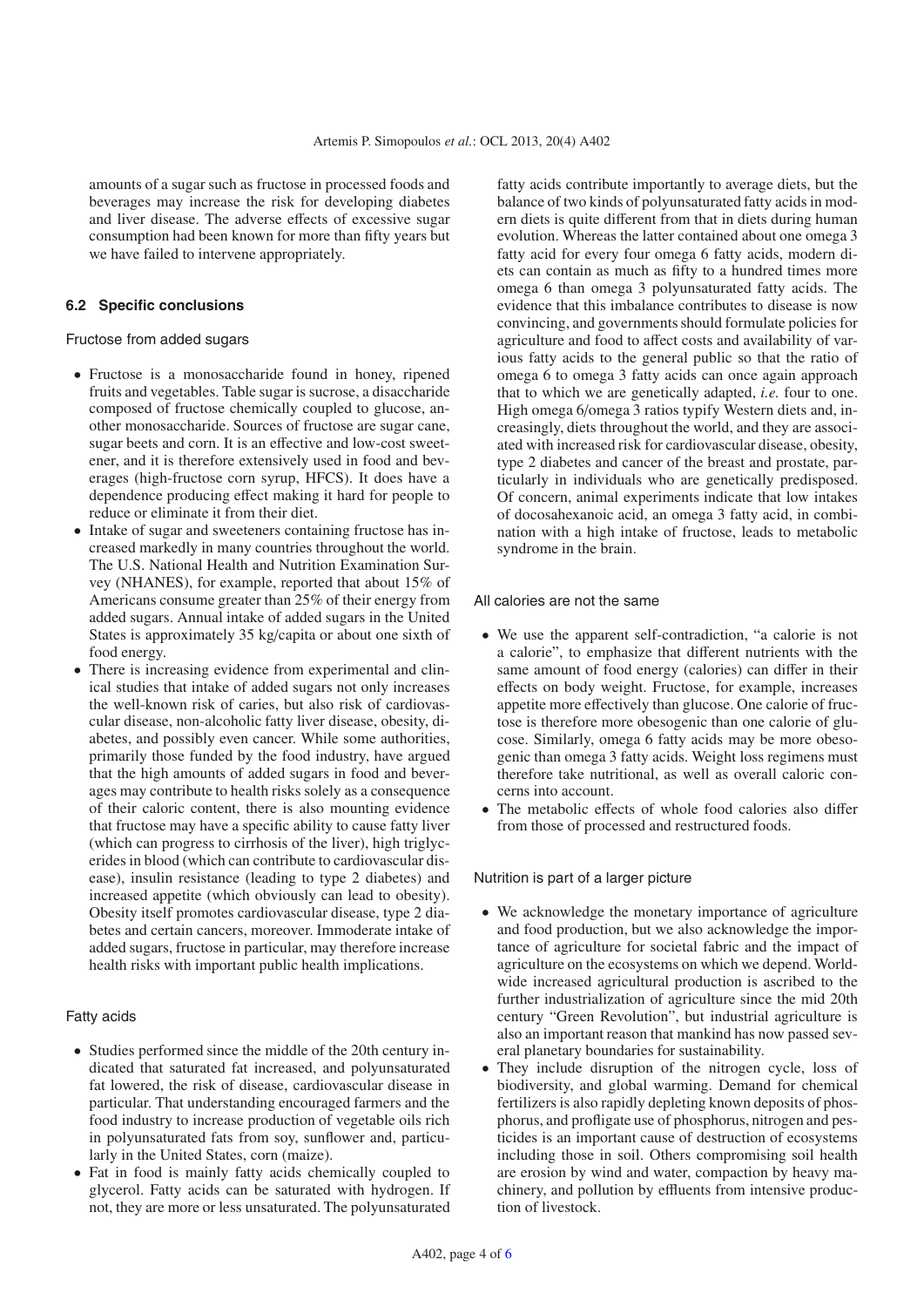• The allocation of farm land to raising biofuels and feed for animals rather than food for humans increases demand for and transnational purchases of farm land in poor countries by rich countries. Such allocation also increases the price of food. Food prices have fluctuated, moreover, because of the speculation in agricultural commodities made possible by deregulation of financial markets. Most of these complexities affect nutrition detrimentally, and they all make life more difficult and precarious for the poor.

#### The Brazilian model

- Brazil is a good example of how presidential leadership can mobilize all aspects of government, national agriculture and public health to achieve better health through dramatically improved nutrition. President Luiz Ignacio Lula da Silva publicly announced the very high priority he attached to ending hunger and reducing poverty in the country. This set in motion changes throughout the society that enhanced the availability and nutritional quality of food. The government provided leadership in supporting local food production. Legislation required that 30% of meals served at schools must come from local markets, thus supporting local farmers and providing fresh and nutritious foods consistent with the culture of the various local communities.
- Brazil has sought original ways to eliminate hunger and poverty, obliging the state to implement public policies that guarantee fundamental human rights to minimum income, food, health, education and work.
- Some of the key lessons learned include: (i) the importance of participatory pacts related to concepts and principles; (ii) the appropriateness of the choice of a systemic and intersectoral approach; (iii) the relevant role of civil society ensured through formal spaces of social dialogue (CONSEAs); (iv) the importance of the state in the protection of human rights above market interests; (v) the necessary practice of intersectoral coordination in the design and management of public policies on food and nutrition security; (vi) the strategic role of women in the struggle to guarantee food sovereignty as well as the conservation and sustainable management of natural resources; and (vii) the respect for and guarantee of ethno-development principles in the design and implementation of public policies for indigenous peoples, blacks, traditional peoples and communities.
- The continuity of the main public policies that have contributed to this progress and the convergence of political and social forces are indispensable conditions to overcoming the challenges that still hinder the elimination of all forms of social inequality and violation of rights.
- Brazil provides a model that other countries can emulate.

#### The Thai model

• Thailand, an emerging economy with a distinctive heritage of a unique cultural cuisine, is today one of the leaders in the progressive management of food production, marketing, nutrition and human health. Under the nation's *Strategic Framework for Food Management*, nutrition policy is formulated in a way that goes well beyond the office of any one department or ministry of government. As in Brazil Thailand has shown high level government commitment to food and nutrition policy. Ministers and secretaries of health, food, agriculture, urban and rural planning, commerce, foreign aid, and finance all have responsibilities and rights to guide policy agendas with implications for food. Food policy has therefore been elevated to the highest levels, and the head of government serves as chairperson of the strategic planning group. Perhaps even more progressive is the assumption that the highest levels of government are there to support self-directed community-based leaders in fulfilling locally defined objectives for food production, health promotion and environmental stewardship.

# **7 Recommendations**

- 1) Heads of state and government must elevate, as a matter of urgency, nutrition as a national priority (*e.g.* Brazil and Thailand).
- 2) Good nutrition is a human right, but it is impossible to achieve for whole populations without good policies for food, health, nutrition, agriculture, ecology, economy and commerce. It is therefore the responsibility of heads of state and government to provide the leadership that will lead to an "all society" approach for good nutrition.
- 3) Advance public understanding of the following key aspects of nutrition:
	- **–** with the increasing decline in infectious diseases most experts believe that poor nutrition is now the single most important obstacle to better health worldwide,
	- **–** under-nutrition and malnutrition primarily affect the developing world where people with no choice have inadequate intake of calories and micronutrients. It differs from the problem in industrialized nations where many people knowingly and unknowingly choose a diet with a composition that leads to serious chronic disease and premature death,
	- **–** emerging market countries such as Brazil, China, India and Russia simultaneously face the nutritional problems of both developed and developing countries,
	- **–** sugar consumption, especially in the form of high energy fructose in soft drinks, poses a major and insidious health threat, especially to children. The health threat is comparable to that from cigarette smoking,
	- **–** most diets, although with regional differences, are deficient in omega 3 fatty acids and too high in omega 6 fatty acids,
	- **–** access to a healthy diet should be considered a human right.
- 4) Place the lead responsibility for nutrition in ministries of health rather than agriculture so that the health requirements drive agricultural priorities not vice versa. Nutritional security should be given the same priority as food security.
- 5) The American Heart Association warnings on the "overconsumption" of added sugar should be strongly promoted (no more than 6 teaspoons for an adult woman